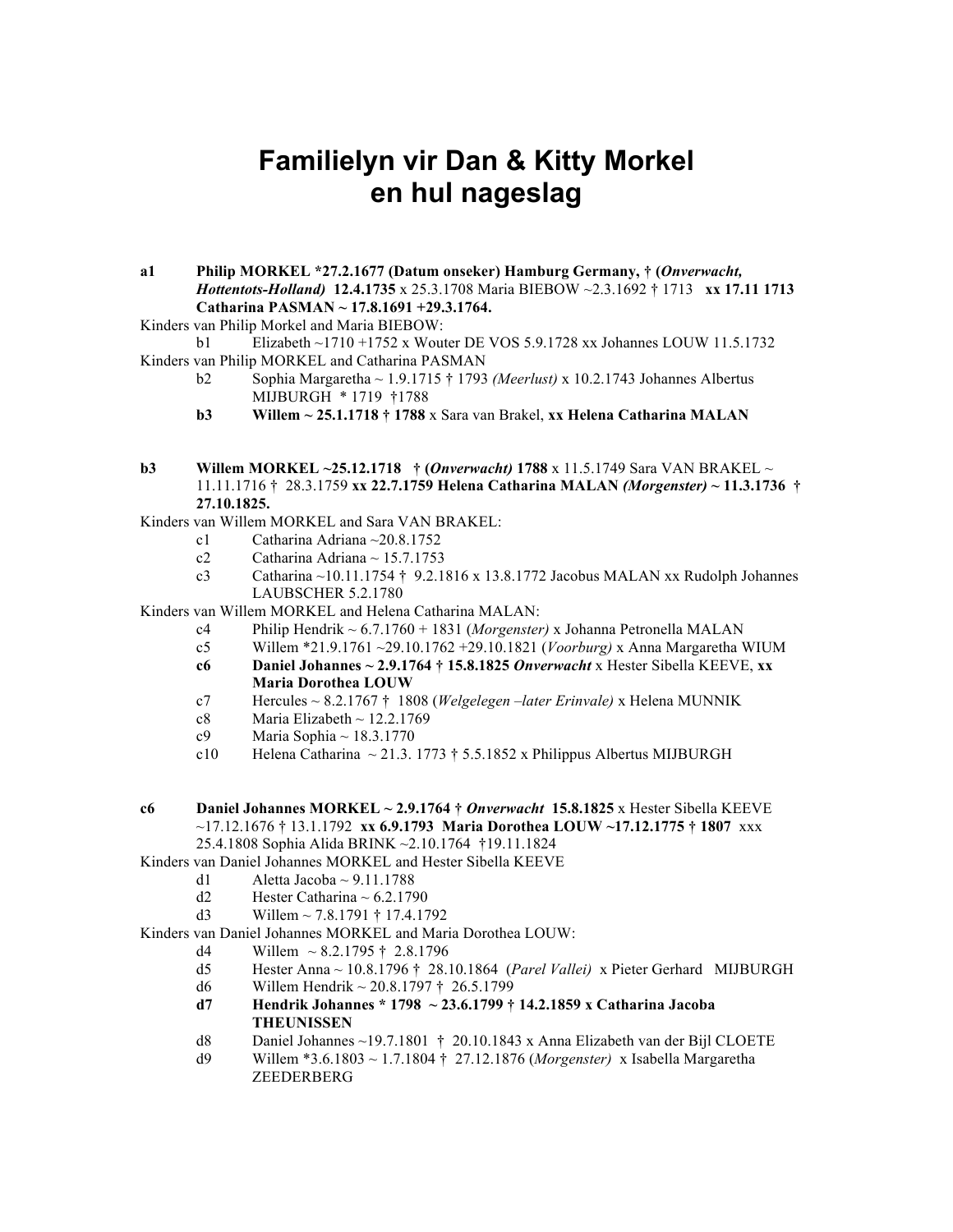**d7 Hendrik Johannes MORKEL \*1798 ~23.1799 † (***Onverwacht***)14.2.1859 x 10.6.1821 Catharina Jacoba THEUNISSEN** *(Vergelegen)* **~ 18.9.1803 † Dec 1831** xx 2.6.1832 Esther Elizabeth MORKEL ~ 1.8.1813 † 31.12.1880.

Kinders van Hendrik Johannes MORKEL and Catharina Jacoba THEUNISSEN:

- **e1 Daniel Johannes \* 15.7.1822 ~ 25.8.1822 † 12.8.1879 x Emmerentia Elizabeth MALAN \* 4.6.1822 † 25.9.1902 .**
- e2 Marthinus Wilhelmus Theunissen \*24 4.1824 † 9.4.1825
- e3 Hendrik Johannes Louw 16.12.1825 † 3.4.1889 x Elizabeth Anna MORKEL
- e4 Sara Catharina 10.2.1827 † 19.7.1902 x 23.6.1846 Daniel Jacobus MALAN
- e5 Marthinus Wilhelmus Dirk Theunissen \*? † 29.8.1875 x Christina Johanna Petronella DEMPERS
- e6 Willem Pieter \* 14.6.1830 †1901 x Emmerentia Elizabeth THEUNISSEN

Kinders van Hendrik Johannes Morkel and Esther Elizabeth MORKEL

- e7 Esther Leonora Louw \* 12.10.1833 † 31.7.1837
- e8 Maria Dorothea Louw \* 29.11.1834
- e9 Pieter Loreth Gerhard \* 1.5.1836
- e10 Esther Leonora Louw 28.12.1837 † 29.2.1920 x Hendrik Christiaan DE JONGH
- e11 Jan Willem \*8.1.1839
- e12 Maria Dorothea Louw \*19.7.1840
- e13 Philip Hendrik Johannes \*21.9.1841 †18.6.1910 x Maria Goudrica FREISLICH
- e14 Adriaan Hermanus Louw \* 24.10.1842 † 17.11.1888
- e15 Johannes Albertus \* 3.6.1844 ~14.7.1844 † 8.12.1894 x Hester Anna MIJBURGH
- e16 Ongedoopte kind
- e17 Jacobus Johannes \*6.1.1848
- e18 William Herman \*13.12.1849 ~13.3.1850 x Martha Maria MIJBURGH
- e19 Pieter Gerhard Loret \*27.2.1853 ~!1.5.1853 † 26 12.1853

## **e1 Daniel Johannes MORKEL \* 15.7.1822 ~ 25.8.1822** † *(Die Bos/Onverwacht)* **12.8.1879 x Emmerentia Elizabeth MALAN \*4.6.1822** † **25.9.1902.**

- f1 Hendrik Johannes Louw \* 23.3.1847 ~2.5.1847
- f2 Daniel Jacobus \* 3.6.1849 ~15.7.1849 † 2.10.1856
- f3 Alida \* 17.9.1851 ~19.10.1851
- **f4 Hendrik Johannes Louw \* 6.5.1854 ~25.6.1854** † **6.5.1926 x Helena Catharina Philippina MIJBURGH**

## **f4 Hendrik Johannes Louw MORKEL \* 6.5.1854 ~25.6.1854** † **(***Die Bos)* **6.5.1926 x 28.5.1878 Helena Catharina Philippina MIJBURGH** *(Parel Vallei)* **\* 22.3.1860** † **21.11.1940.**

- g1 Daniel Johannes \* 14.5.1879  $\sim$  22.6.1879 † 1895 Disentrie epidemie
- g2 Johannes Albertus (Oom John *Die Bos)* \* 27.3.1882 † 27.2.1966 x Antoinette Maria MALAN † 5 8.1944 xx Hester Anna Maud HENDRIKS (née MORKEL)
- g3 Emmerentia Elizabeth (Tant Dolly) \* 22.11.1883 ~13.1.1884 † 11.12.1950 x 18.4.1914 Philippus Albertus FAURE (Oom Bertie)
- g4 Esther Leonora (Tant Essie) \* 13.8.1885 † 7.6.1941 x Rocco DE VILLIERS 17.7.1877 †31.12.1926
- g5 Hendrik Johannes Louw \* 16.12.1887 ~29.1.1888 † (verdrink Kogelbaai ca. 16jr)
- g6 Helena Catharina (Tant Nellie) \* 29 10.1889  $\sim$ 15.12.1889 x Frank Leigh SMUTS,
- g7 Alida (Tant Alie)  $10.9.1891 \sim 1.11.1891$  x Andreas Bernhardus THERON
- g8 Maria Dorothea Louw \*23.10.1893 ~ 17.12.1893 Vroeg oorlede
- **g9 Daniel Johannes \* 30.9.1895 ~ 16.7.1895** † **16.7.1945 x Catharina Elizabeth THERON**
- g10 Maria Dorothea Louw (Tant Maraaitjie) \* 20.4.1897  $\sim$  17.10.1897 x 26.5.1924 Albertonie Herman BROEKSMA (Oom Broeksie)
- g11 Sophia Margaretha (Tant Magriet) \*4.1.1899 ~5.3.1899 x Albertonie Herman BROEKSMA (na oorlye van Tant Maraaitjie g10)
- g12 Dirk Ruben  $* 2.6.1902 \sim 14.9.1902$ . Vroeg oorlede.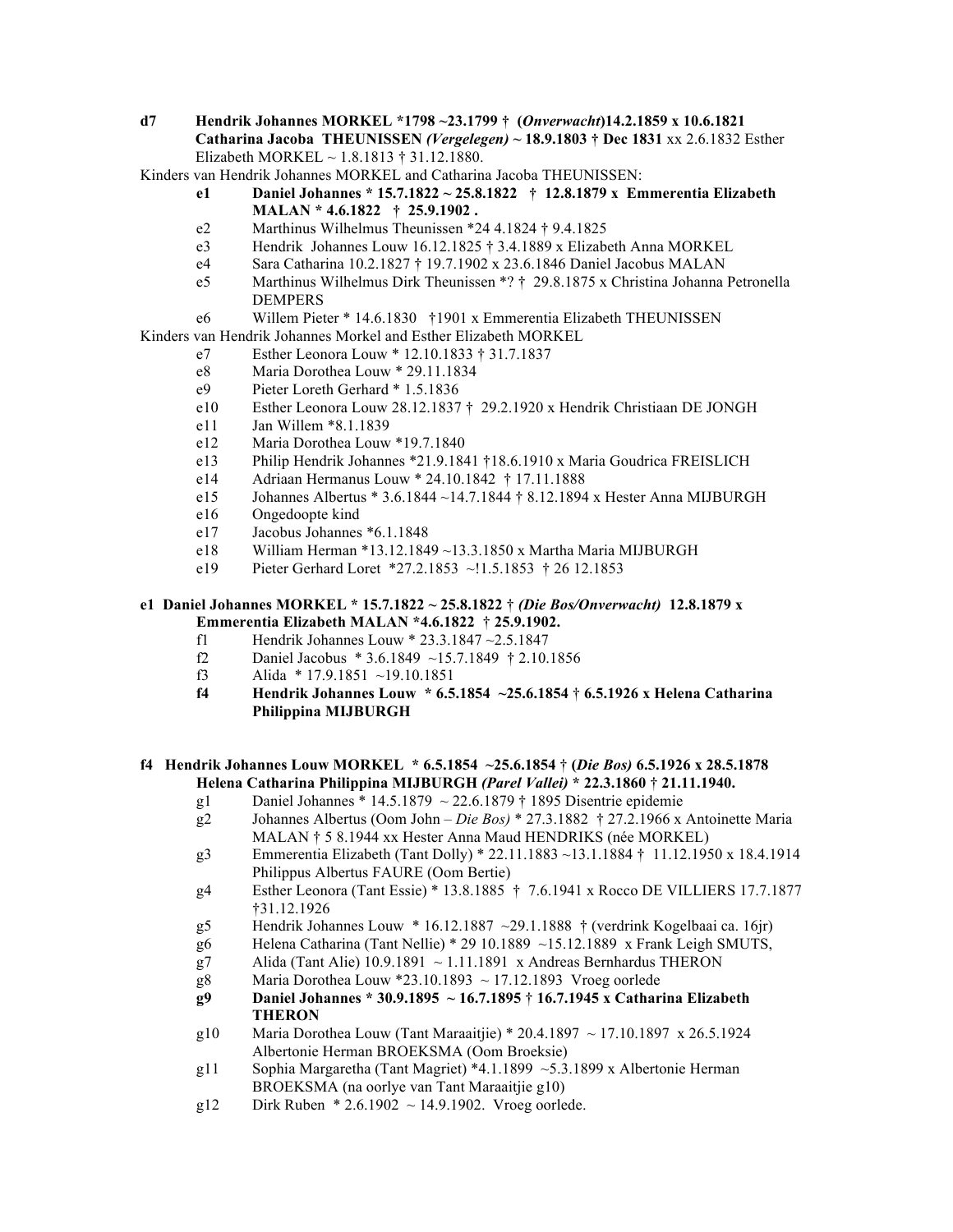**g9 Daniel Johannes MORKEL (Dan) (***Altena***) \* 30.9.1895 (***Die Bos)* **\*30.9.1895 † 16.7.1945 x 28.6.1924 Catharina Elizabeth THERON (Kitty) \*15.3.1899 † 10.7.1980** 

- **h1 Hendrik Johannes Theron \* 2.9.1926 x Patricia GEERINGH**
- **h2 Charl Theron \*8.4.1928 ~ 3.6.1928 † 20.9.1994 x Anna Magdalena SADIE**
- **h3 Daniel Theron \*12.7.1929 x Anna Maria HEYDENRICH**
- **h4 André Theron \*11.9.1932 x Barbara Elise RETIEF**
- **h1 Hendrik Johannes Theron MORKEL\* 2.9.1926 (***Altena)* **†3.8.2011 x 1.9.1952 Patricia Maria (Paddy) GEERINGH \*27.2.1931 †13.3.2005**
	- **i1 Daniel Johannes \*6.10.1953 x 25.6.1977 Antoinette WADE \*10.9.1954 d.v. William Richard WADE \*22.9.1929 x 26.1.1952 Maria Francisca KNOBLAUCH**
		- **j1 Hendrik Wade \*5.3.1980 x 15.12.2004 Catharina Elizabeth**
			- **PRETORIUS.\* 10.4.1980** 
				- **k1 Dané Antoinette \*22.6.2009**
				- **k2 Míla Elizabeth \* 22.6.2009**
			- **k3 Daniel Henri \*20.2.2013**
		- **j2 Lieze-Mari \*2.1.1982 x 25.4.2009 J.P. DUVENHAGE \*9.8.1980**
		- **j3 Richard Wade \* 22.12.1983**
		- **j4 Daniel Wade \*1.1.1987**
	- **i2 Hendrik Johannes \*31.8.1956 x 15.2.1992 Fiona Ruth MARTIN \*21.5.1963**
		- **j1 Daniel William \*26.10.1993**
		- **j2 Christian André \*25.2.1998**
	- **i3 Jean André \*25.5.1959**
	- **i4 Arnaud Jacques \*5.5.1962 x 5.12.1980 Antoinette BURGER \*26.8.1963 d.v. Dirk Albertus BURGER \* 3.4.1940 x 30.1.1961 Caterina Marthina HEFER \*2.5.1943**
- **h2 Charl Theron MORKEL \*8.4.1928** *(Altena)* **~ 3.6.1928 † 20.9.1994 x 9.4.1960 Anna Magdalena (Lindi) SADIE \*29.5.1935**
	- **i1 Daniel Francois \*16.2.1961 x 26.3.1994 Annelie VAN DER MERWE \*9.12.1970**
		- **j1 Charl Francois 1.1.1998**
		- **j2 Liza-Alet 1.2.2000**
		- **j3 Frans Daniel 14.9.2003**
		- **j4 Carli 14.9.2003**
	- **i2 Maria Magdalena (Maryke) \* 24.3.1962 x 19.12.1985 Hendrik du Toit VAN** 
		- **NIEKERK \*5.5.1961**
			- **j1 Hendrik du Toit VAN NIEKERK \*2.5.1989**
			- **j2 Lindi VAN NIEKERK \*9.4.1992**
			- **j3 Charles Morkel VAN NIEKERK \*26.7.1994**
	- **i3 Catherina Elizabeth (Karin) \*11.6.1964 x 30.3.1988 Nicolaas Albertus CILLIERS \*29.6.1961**
		- **j1 Nicolaas CILLIERS \*13.2.1994**
		- **j2 Charl Morkel CILLIERS \* 21.6.1995**
		- **j3 Henri CILLIERS \*8.10.1998**
	- **i4 Charl Ernst\*11 .6.1967 x4.4.1996 Annelize STEENKAMP \*27.9.1971 d.v. Gerrit Jacobus STEENKAMP & Arista WEHMEYER.**
		- **j1 Charl Theron \*7.8.2002**
		- **j2 Aneldi \*24.2.2004**